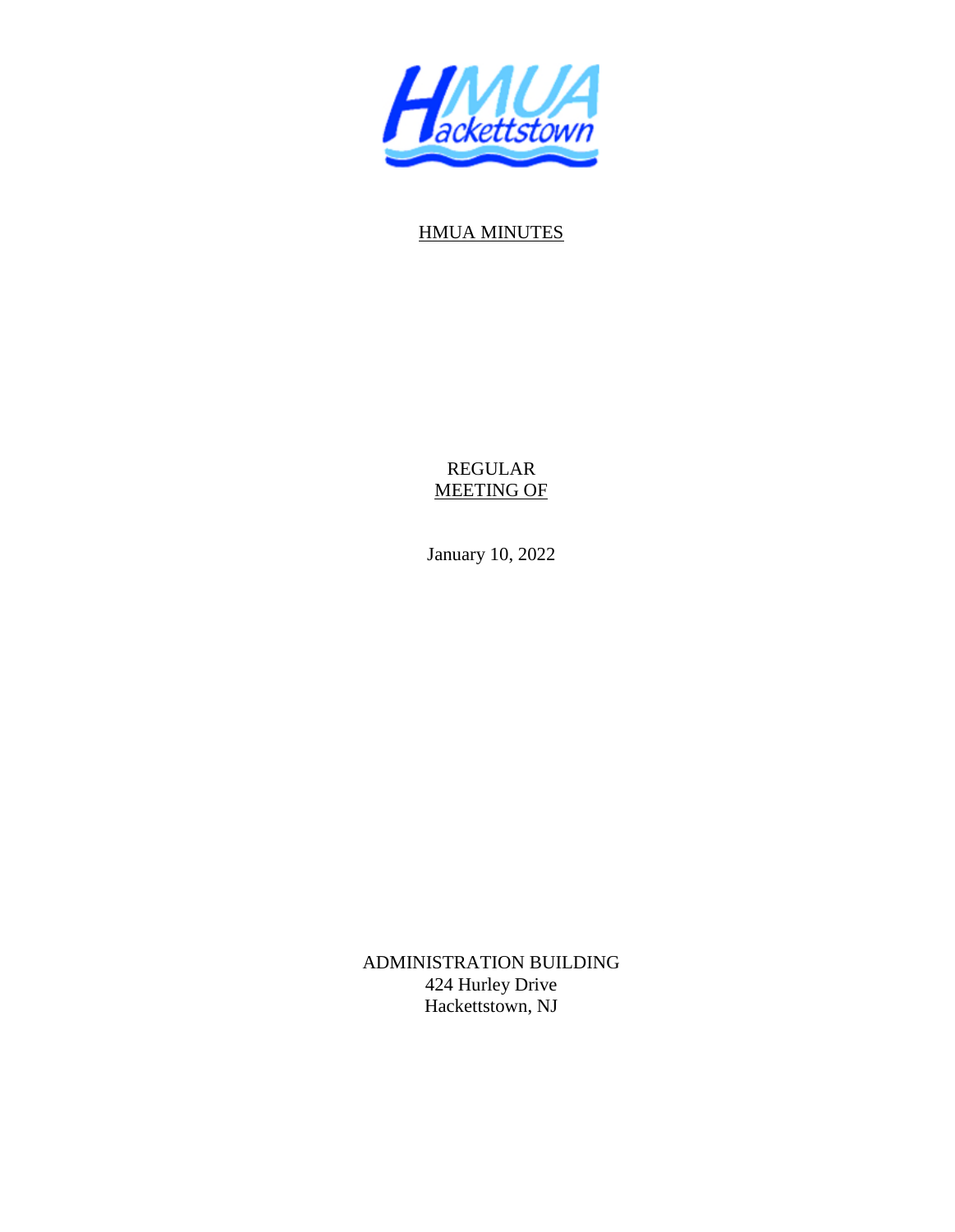

## REGULAR MEETING JANUARY 10, 2022

## JACOB GARABED ADMINISTRATION BUILDING

The meeting was called to order by Chairman William Kuster at 3:00 P.M over teleconference due to Executive Order No. 107 signed by NJ Governor Murphy and to promote the necessary social distancing to avoid the spread of COVID-19. Executive Director Corcoran announced that adequate notice of this meeting has been given to the area press and the Town of Hackettstown, and the meeting shall be convened and conducted in accordance with the requirements of the Open Public Meetings Act.

Roll call indicated the following members in attendance: William Kuster, William Harper, and Jerry DiMaio.

Also attending: Counselor John Zaiter, Accountant Robert McNinch, Executive Director Kathleen Corcoran, and Recording Secretary Lasch.

Chairman Kuster led a Salute of the United States Flag.

Chairman Kuster stated he would open the meeting for the public hearing to hear testimony and to discuss proposed changes to water and sewer connection fees listed in the rate schedule in Section VII of the HMUA Rules and Regulations.

Director Corcoran introduced Robert McNinch of Wielkotz & Company to discuss his analysis of the connection fees. Mr. McNinch stated that his firm calculated the connection fees as per the statutes N.J.S.A. 40:14B-21 and 22 and calculated the appropriate connection fees to be \$5,454 for sewer and \$5,729 for water. This is a reduction from last year due in large part to the increased total EDU's from apartment building developments.

Chairperson Kuster stated the next agenda item was discussion and possible action to adopt changes to water and sewer connection fees and other fees listed in the rate schedule in Section VII of the HMUA Rules and Regulations. The following Resolution #22-3632 was proposed by Harper who moved its adoption:

Resolution #22-3632

 WHEREAS, the HMUA is subject to a statutory requirement under N.J.S.A. 40:14B to calculate water and sewer connection fees on an annual basis; and

 WHEREAS, the HMUA Board has reviewed and proposed changes to the water and sewer connections fees listed in the rate schedule in Section VII of the Rules and Regulations which were publicly noticed as required by law; therefore,

 BE IT RESOLVED, the HMUA here by adopts the changes to the water and sewer connection fees listed in the rate schedule in Section VII of the HMUA Rules and Regulations, as per the public notice.

This Resolution was seconded by Jerry DiMaio and upon roll call vote carried:

Ayes: Kuster, Harper and Jerry DiMaio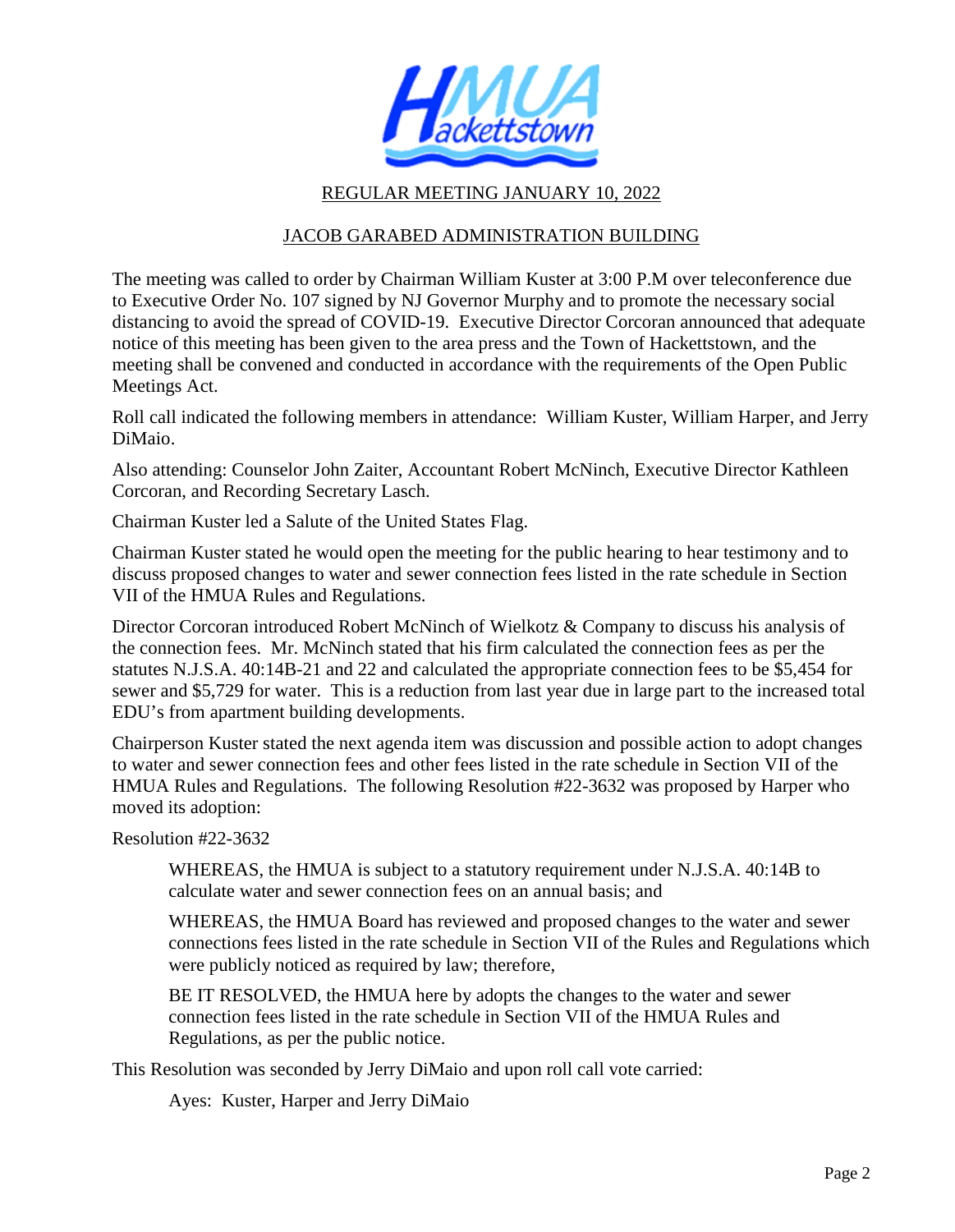

Chairman Kuster indicated that the next agenda item was the approval of the December 14, 2021 Regular Meeting minutes. A motion to approve the minutes was made by Jerry DiMaio, being seconded by Harper.

Ayes: Kuster, Harper and Jerry DiMaio

Chairman Kuster opened the meeting to public participation and noted that no members of the public announced their presence.

Chairman Kuster stated the next agenda item was discussion and possible action regarding any project change orders. Executive Director Corcoran stated that there were no change orders.

Chairman Kuster stated the next agenda item was to entertain a resolution approving the Operations Expense Account Requisitions #OEA-1225, #OEA-1226 and #OEA-1227 in the total aggregate amount of \$385,043.41. The following Resolution #22-3633 was proposed by Harper who moved its adoption:

Resolution #22-3633

BE IT RESOLVED, that the following Operations Expense Requisitions be formally approved:

| Dated: December 14, 2022 | <b>OEA-1225</b> | <b>SL-01</b> | \$131,876.11 |
|--------------------------|-----------------|--------------|--------------|
| Dated: December 17, 2022 | OEA-1226        | SL-02        | \$101,663.10 |
| Dated: December 31, 2022 | <b>OEA-1227</b> | SL-03        | \$151,504.20 |
|                          |                 | Total        | \$385,043.41 |

This Resolution was seconded by Jerry DiMaio and upon roll call vote carried:

Ayes: Kuster, Harper, and Jerry DiMaio.

Chairman Kuster stated the next agenda item was to entertain a resolution approving Renewal  $\&$ Replacement Fund Requisition #RR-289 in the aggregate amount of \$64,267.60. The following Resolution #22-3634 was proposed by Jerry DiMaio who moved its adoption.

## Resolution #22-3634

BE IT RESOLVED, that the following Renewal and Replacement Fund Requisition #RR-289 be formally approved:

| <b>REQUISITION #RR-289</b>       |                                  |                |
|----------------------------------|----------------------------------|----------------|
| Town of Hackettstown             | <b>Construction Permit</b>       | \$<br>1,461.00 |
| <b>DeMaio Electrical Company</b> | Contract 51S                     | 11,515.00      |
| Eastcom Associates, Inc.         | Radio Detection Kit              | \$<br>4,528.00 |
| Foley Incorporated               | <b>Emergency Generator</b>       | \$<br>2,100.00 |
| <b>Mott MacDonald</b>            | Lead Service Planning            | \$<br>4,425.00 |
| <b>Mott MacDonald</b>            | UV system Replacement            | \$<br>3,230.00 |
| <b>Simmons Transport</b>         | <b>Independence Tank Project</b> | 12,240.00      |
| Town of Hackettstown             | <b>Outstanding Road Paving</b>   | 16,118.60      |
|                                  | Total                            | 64, 267. 60    |

This Resolution was seconded by Harper and upon roll call vote carried: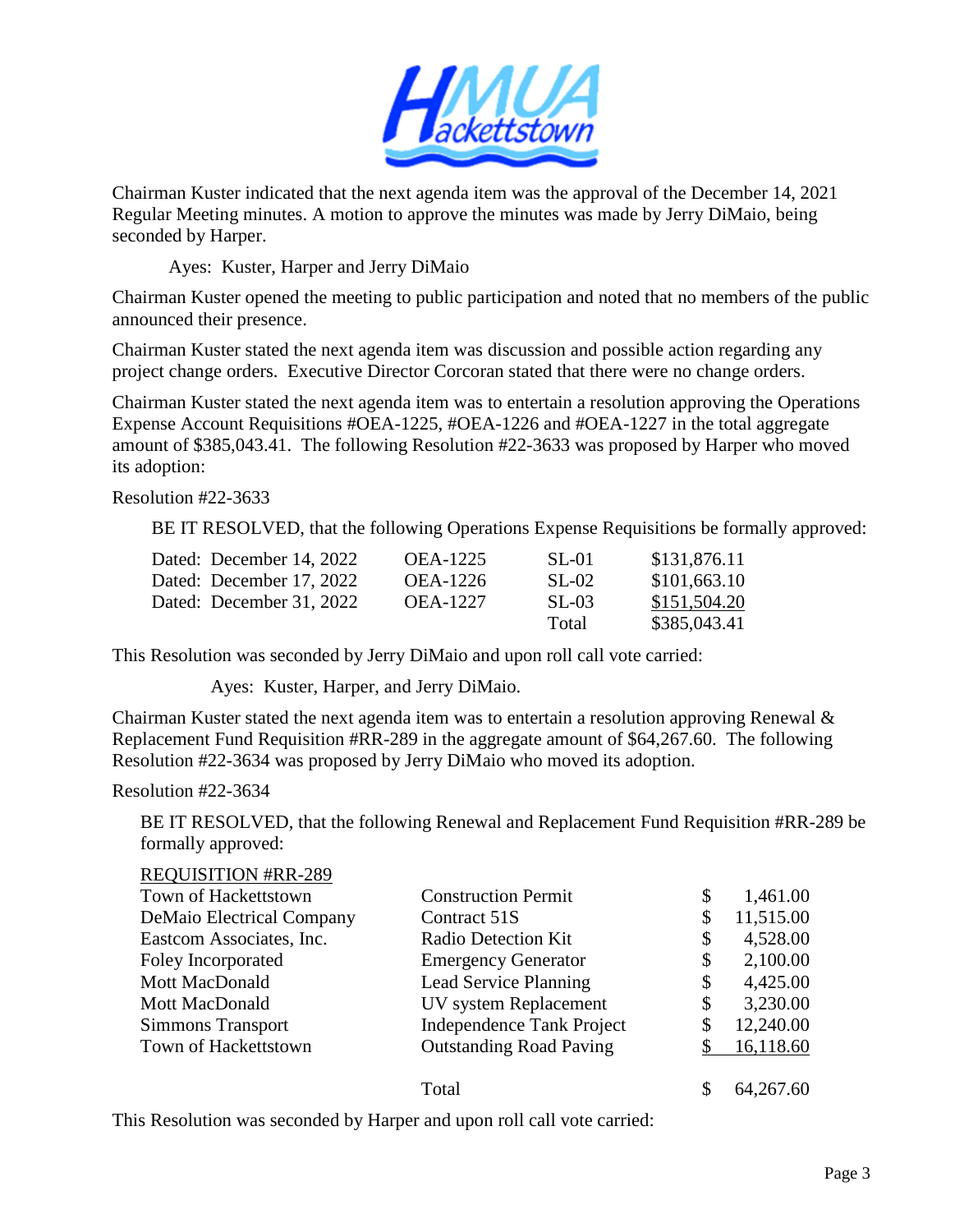

Ayes: Kuster, Harper, and Jerry DiMaio

Chairman Kuster stated the next agenda item was to entertain a Resolution approving General Fund Requisition #GF-15 in the amount of \$24,457.00. The following Resolution #22-3635 was proposed by Harper who moved its adoption.

Resolution #22-3635

BE IT RESOLVED, that the following General Fund Requisition #GF-15 be formally approved:

| <b>REQUISITION #GF-15</b> |                        |                        |
|---------------------------|------------------------|------------------------|
| Mott Macdonald            | 1.0 MG Water Tank/Main | 24.457.00              |
|                           | Total                  | $\frac{\$}{24,457.00}$ |

This Resolution was seconded by Jerry DiMaio and upon roll call vote carried:

Ayes: Kuster, Harper, and Jerry DiMaio

Chairman Kuster stated the next agenda item was to entertain a Resolution approving Escrow Subaccount Requisition #ESR-320 in the amount of \$1,825.53. The following Resolution #22-3636 was proposed by Jerry DiMaio who moved its adoption.

Resolution #22-3636

BE IT RESOLVED, that the following Escrow Subaccount Requisition #ESR-320 be formally approved:  $R$ EQUISITION #ESR-220

| ALUUDITIUN #LON-320     |                             |          |
|-------------------------|-----------------------------|----------|
| Fedex                   | Woodmont – Letter of Credit | 33.39    |
| <b>Hackettstown MUA</b> | Constr. Monitor/Woodmont    | 1,680.14 |
| Mott MacDonald          | Woodmont at Independence    | 112.00   |
|                         | Total                       | 1.825.53 |

This Resolution was seconded by Harper and upon roll call vote carried:

Ayes: Kuster, Harper, and Jerry DiMaio

Chairman Kuster requested Executive Director Corcoran to proceed with her report. Executive Director Corcoran started by reporting on the progress of the new developments. Woodmont Independence sewer construction is approximately 50% complete. HMUA has been providing fulltime onsite inspection services, which is being billed to Woodmont. Woodfield Section III is still working on final punch list items. Victoria Mews, behind CVS, submitted a tentative approval application. The Residences at Bilby Road is scheduled to close on purchase by Ed Russo this week.

Director Corcoran continued by stating that the sewer utility continues with mainline camera investigations for infiltration/inflow and portable flow metering in the collection system. The sewer utility located a buried manhole for a possible new apartment building project at 3 Route 57. The sewer department was called to the House of the Good Shepherd for a high level pump station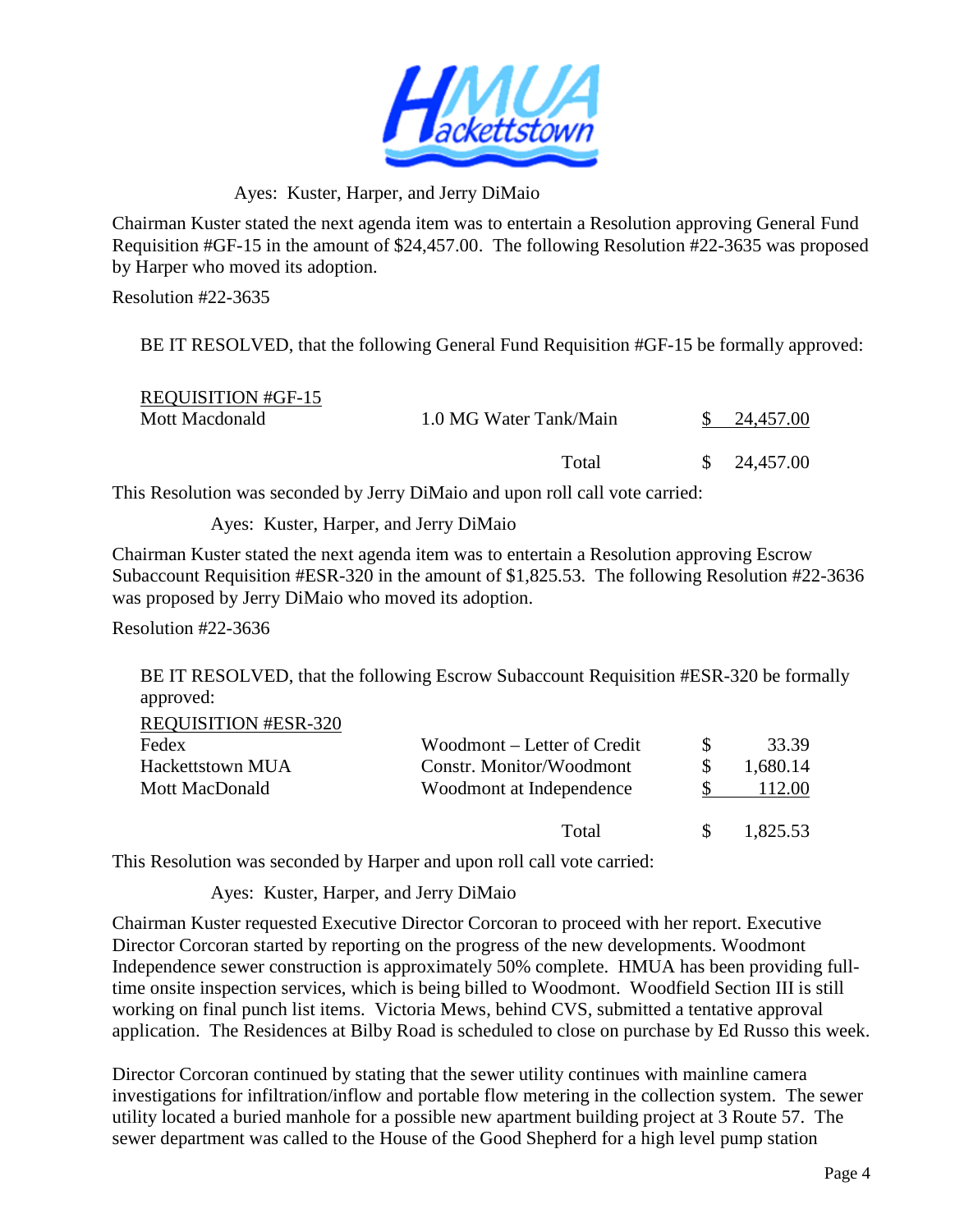

condition. With assistance of water operations, they completed a sanitary line repair in the Administration Building.

Director Corcoran continued to say that the sewer utility took apart and cleaned an 8 inch valve at the ATB due to struvite build up. They are scheduling personnel to take state exam with a computer supplied by JLM. Director Corcoran continued to report that the sewer utility worked through the NJDEP Air Permit inspection violation and EPA reporting requirements that were just recently brought to our attention.

Lastly, DeMaio started working on UV Upgrade on October  $18<sup>th</sup>$ . The PAA for disinfection is working well. The concrete demolition is finally complete so they are now working on pouring the new concrete work.

On the water side, Director Corcoran reported that December water usage was less compared to last year and pre-Covid 2019, with the daily average for December 2021 being 1.831 MGD compared to 2020 usage of 1.935 MGD. The water utility had no water main breaks since the last board meeting, and has had a total of seven main breaks and 13 water service leaks for the year to date. The 2021 diversion was 737,435 million gallons which is down from 2020 which was 790,544 million gallons, 53,109 million gallons less diverted for 2021. Leak detection continues with the deployment of correlators every night.

The water utility finished the service line inventory and Mott MacDonald completed the GIS application, so we now have an ESRI mapping tool on our website for customers or the public to look up individual service line materials.

The water utility dug up and repaired five curb boxes and one main line valve box. A fire flow test was performed for 700 Grand Ave. The pump and motor at the Independence Booster Station was removed and sent out to be rebuilt. Two yard hydrant sample points were repaired. As mentioned earlier, a sewer line was repaired in the AB building. A new cubical was built in the Engineering room to accommodate our part time engineer and to make room for our new Deputy Director.

The 1.0 Tank design work continues and the permit applications have been submitted. Currently we are working on the planning document for the IBank, which will incorporate the lead service line replacement project.

Richard Tuttle, the new Deputy Director will start next week on January  $18<sup>th</sup>$ .

We are still waiting for the GASB 75 release from the DCA in order for the auditors to finalize the FY 19/20 audit.

Chairman Kuster thanked Director Corcoran for her report.

Chairman Kuster requested Counselor Zaiter to proceed with his report. Counselor Zaiter had nothing to report.